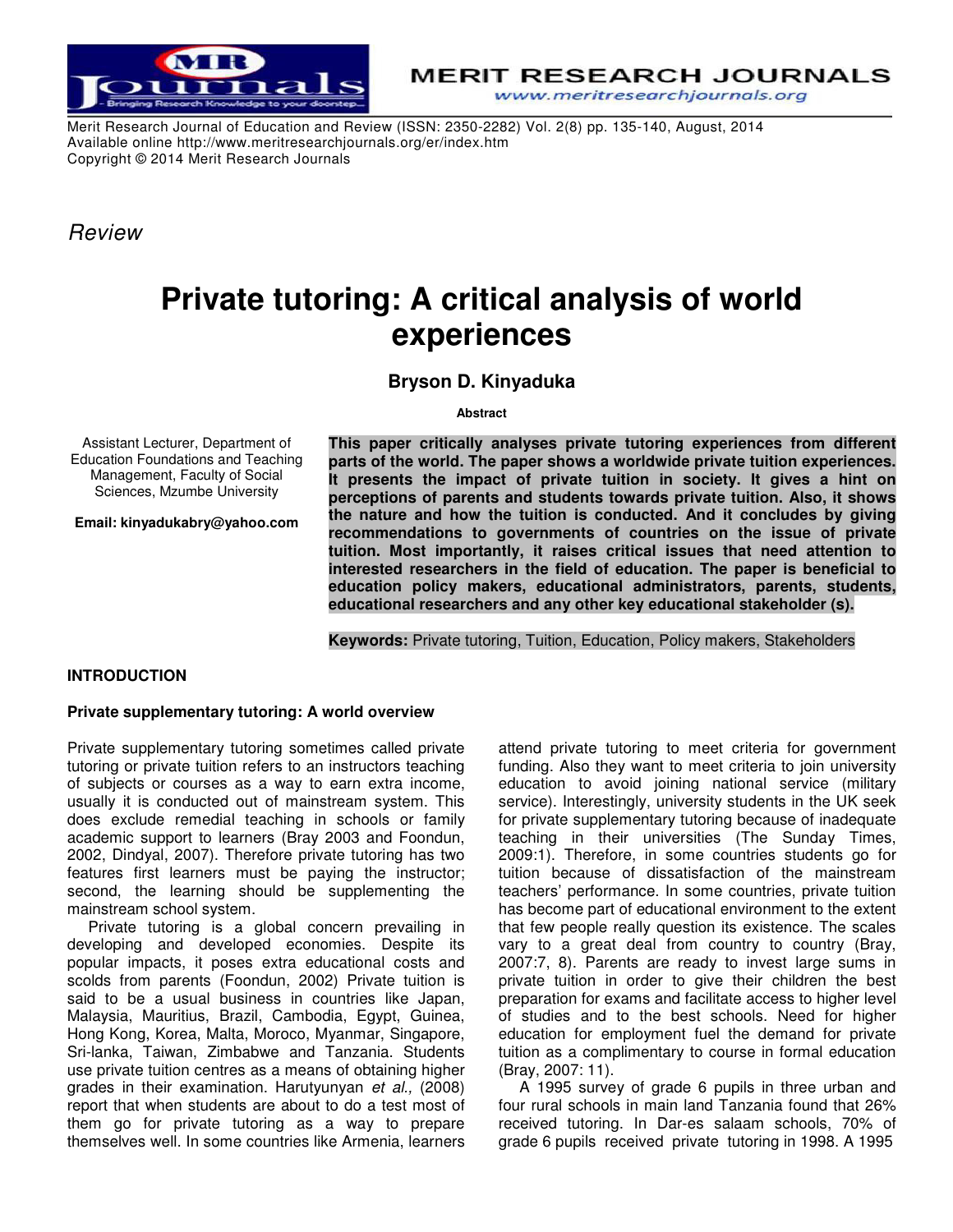survey of 2,286 grade 6 Zanzibar pupils found 44% received extra lessons, though not all pupils paid for classes (Nassor *et al.,* 1998 in Bray, 2007). These studies show that private tuition is more prevalent in urban areas than in rural areas and that some of the students receive tutoring without paying anything; however, the reasons for both are not established. The Cambodian study …among the urban schools in the sample, 61% reported that their children received private supplementary tutoring, whereas, the proportion among rural schools was just 9 per cent (Bray, 1999 in Bray, 2007, p. 30)

In 1970's, John Stone, an American economist, put forward a theory of cost sharing in higher education. In his view, in any social system, or countries governments, parents, taxpayers, and higher colleges must share the cost of higher education. This theory came into implementation in many countries in 1980's. Similarly, Schultz (1990) developed a theory, namely Human Capital Cost. In his theory he argued that education investment is a kind of human capital investment and schools are regarded as specialized factories producing degree; educational institutions can be regarded as industrial sectors. Therefore, like the factories and industrial sectors, schools and educational institutions also should attach importance to educational expenses, because cost is the basic problem in economics of education research. Education cost is the basic problem in the development of education (Tang and Zhan, 2010, p. 141). It is obvious that the two theories emphasize on the concept of cost of education that, education is not provided freely one must pay for it. These theories probably guide the costs incurred by parents in private tuition centres and mainstream system education. However, it is really contradictory for a mainstream teacher conducting private tuition to students from his/her own class because this is double payment for the same job, this phenomenon is an interesting one in the educational field.

## **Nature of tuition: a world perspective**

Bray (2007) argues that private tuition centres are a result of a need of higher education towards employment, thus leading to mushrooming of tuition centres as a complimentary education to formal education. May be the idea arising from this argument is that the education provided in the formal system of education is an impaired education; it needs a supplementary system of education to make it complete, if this is the case, probably there are two things we need to think about: first, how to make the formal education complete such that it does not need a complimentary system. Second, to include the informal complimentary system of education in educational policies in order to formalize and make it operate under legal grounds to maintain accepted standards of

education. It may not be rational to embark on formalizing or improving the system without satisfactory studies on the subject. As Bray (2001) notes, despite the great impact on academic success, social disparities and economic progress, educational policies are more or less silent on this issue, but it is clear that this issue needs greater attention today than ever before.

As noted earlier, in countries like Armenia, students attend private tutoring to pass examinations in order to get educational funding from the government or avoid joining the national service (Bray, 2008). In the UK learners attend tuition because of inadequate teaching they get from their mainstream university teachers (The Sunday Times, 2009). In some instances, teachers go for private tutoring to supplement their monthly salaries. As Bray (2007, p. 38) asserts; "Many teachers in Cambodia supplement their official salaries by giving supplementary tutoring to their own pupils. Pupils pay a daily fee directly to the teacher for each lesson." "We don't like the system" complains one parent "but we have no power to change it." Therefore, private tuition in Cambodia is a coping strategy for teachers due to low official salaries they receive; "many parents have sympathy for teachers because they realize that official salaries are too low for teachers to support their families without extra income" (Bray, 2007, p. 38).

Yet in some countries, like Cyprus, Indonesia, Lebanon, Nigeria and Russia the issue of private tuition and reasons for, advanced, include covering syllabi and low income to teachers. Some scholars attribute the development of private tuition to overall trend of privatization and marketisation of education (Bray, 2007, p. 11)

In Tanzania, most Tanzanians are increasingly concerned about their children's academic success. Education is fundamental to life and because of dynamics in public schools most parents hire private tutors to teach their kids (The Arusha Times, 2009). This assertion suggests that there is poor performance of teachers in public schools; similar view was reported by a study conducted by the World Bank, which reported that in most African countries primary school teachers are not in schools in 15 to 25% of their working time; even those who are in schools do not teach (The Citizen, 2010). This suggests irresponsibility and lack of accountability in our public schools' teachers. This tendency is called "quiet corruption" which has long term consequences because children are denied of proper education due to absentee teachers. Therefore, quiet corruption might be one of the nature of the private tutoring in Tanzania and else where in Africa. Other causes include recruitment of unqualified teachers, lack of teaching materials and shortage of well equipped laboratories (The Citizen, 2010). Furthermore, the shortage of science teachers might be a contributing factor to mushrooming of private tuition centres in Tanzania, as president Kikwete once said; there was critical shortage of science subjects' teachers, saying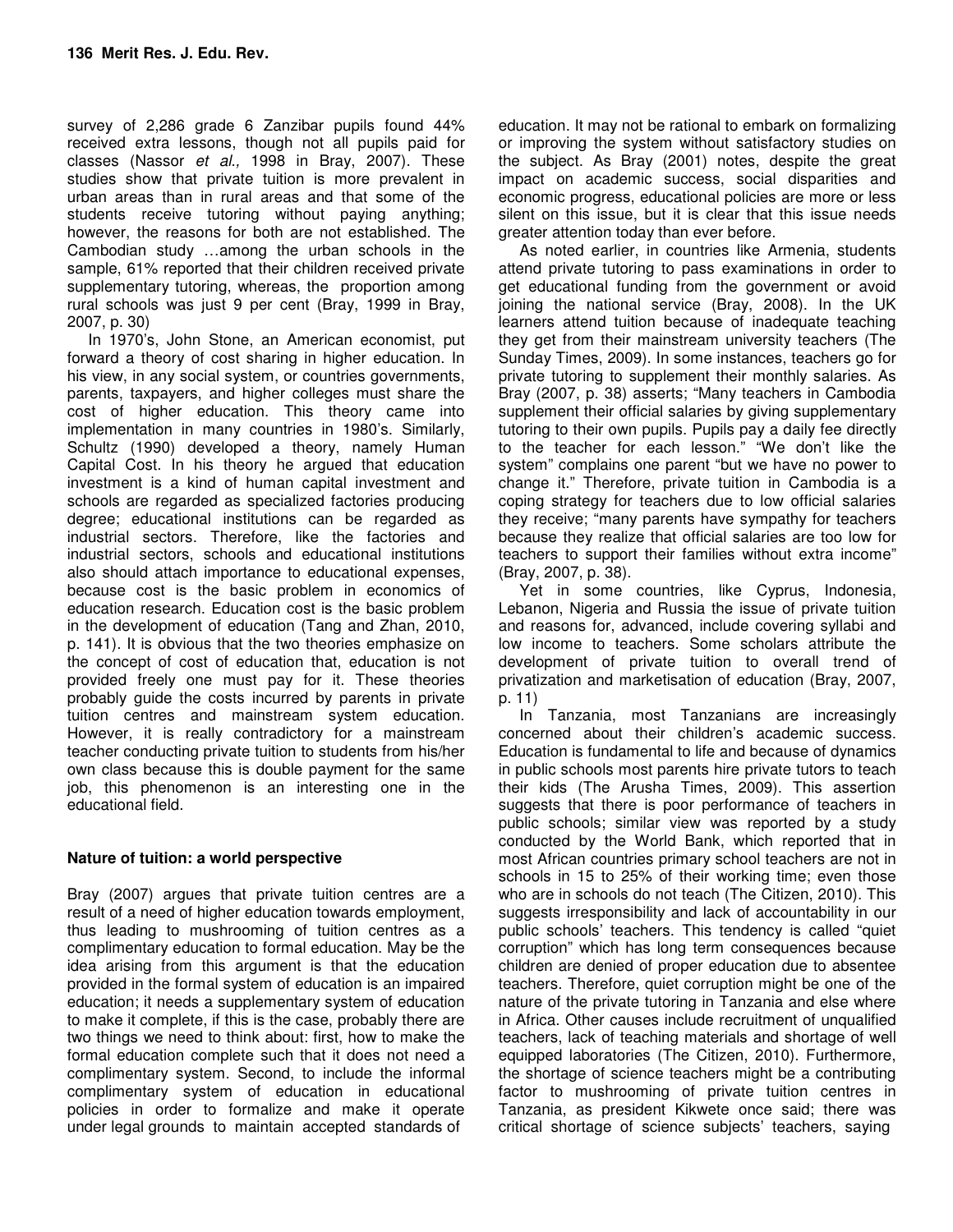that, the situation was worse in Tanzania than it was in other African countries (The Citizen, 2010)

Dindyal (2007) conducted a study in Mauritius and found that the commonest reason for private tutoring was source of revenue. Also teachers wanted to get more practice and experience to become better teachers. Moreover, they wanted to help weaker students to catch upon class work by giving them harder problems not covered in class.

### **Forms of private tuition conducted**

As noted earlier, tuition classes are ubiquitous in both emerging and developed economies. The forms of private tuition include individual based, in small groups and lectures in huge auditoriums. Ways that are used include: face-to-face, by telephone, by mail and internet (Bray, 2001; Hof, 2013).

## **Time, Target group and level**

Studies show that private tuition takes place just before examinations, in every evening, in every weekend and during vacations. Normally, both low achievers and high achievers go for tuition. Low achievers go for tuition to improve their performance whereas high achievers go for tuition for maintaining competitive edge (Bray, 2001; 2005)

The levels that are involved include primary, junior secondary and senior secondary (Bray, 2001, 2005). Although Bray does not mention university level private tutoring, it is now happening in some regions of the world like in the UK. In Cameroon, many of the clients for private tutors are middle and low income students in public schools. Richer families send their children to private schools, which are considered qualitatively superior and provide a form of education which many parents consider adequate without supplementation. Poorer families can not afford this, so instead they seek to bridge the gap by sending their children to private tutors, ( Tembon, 1999 in Bray, 2007, pp. 62,63). This means that adequately taught students do not need private tutors, this argument is similar to the reason for private tutoring in UK, which is inadequate tutoring in ordinary classrooms; however, this needs to be handled with care because no study has reported that students studying in reputable private schools never attended private tuition during vacations, weekends or after classes hours may be this is an interesting phenomenon that needs research attention.

One important thing to note is that student's poor performance is common in public schools. This is from analysis of various studies conducted in different parts of the world. Scholars like Wedgwood (2005, p. 49) observe: "public schools provide a poor quality of

education" this assertion support the conclusion above concerning public schools. This is assumed to be attributed to acute shortage of teachers in public schools. This may be the case in developing countries like Tanzania. The citizen (2010) reports that there is acute shortage of teachers in Mtwara region because there were only 816 teachers out of 2528 required in secondary schools.

#### **Implications of private tuition**

Usually families with necessary resources are able to secure not only greater quantities but also better qualities of private tutoring. Children receiving such tutoring are then able to perform better in school, and in the long run to improve their life time earnings. By contrast children from low income families who do not receive such benefits may not be able to keep up with their peers and may drop out of school at an earlier age (Bray, 2005, p. 1; see also Hof, 2013; Varma, 2010; Wedgwood, 2005; Swilla, 2009).

This assertion by Bray suggests three things: first, inequality in terms of performance among students may occur, second, economic disparity in life time earnings between students hailing from low income families as compared to those from high income families and third students from low income families are likely to drop from schools at earlier age. Foondun (2002) and Al-Mukhatar (2010) ague that private tuition results in big financial burden on the part of parents; this is apart from its popular impacts. Moreover private tuition causes lack of curriculum sequence and diversities in classrooms. In addition to that, private tuition reduces a load to mainstream teachers and students understand materials taught in ordinary classroom (Bray, 2007). However, Varma (2010) notes that teachers are much likely to concentrate more on their private lessons than concentrating on what they are paid to do.

Due to implications of private tuition centers several policy implications have been set out to address the problem. These include Laissez-faire, letting the market control the situation. Monitoring without interfering, collecting data on income of private tutors and collecting taxes equivalent to that collected from (a) main stream teacher(s). Regulation and control, this is, checking the implementation of syllabi, inspecting, registering and inducing sanctions where necessary. Encouragement, viewing private tuition as productive and thus should not be banned. A mixed approach, this is, mainstream teacher should not be involved. Lastly, prohibition, that is to say, commercial supplementary tutoring should be banned (Bray, 2007). The speculated implication of private tuition centres, is, in the long run public schools will turn into mere examination centres instead of being both teaching and examination centres. Given this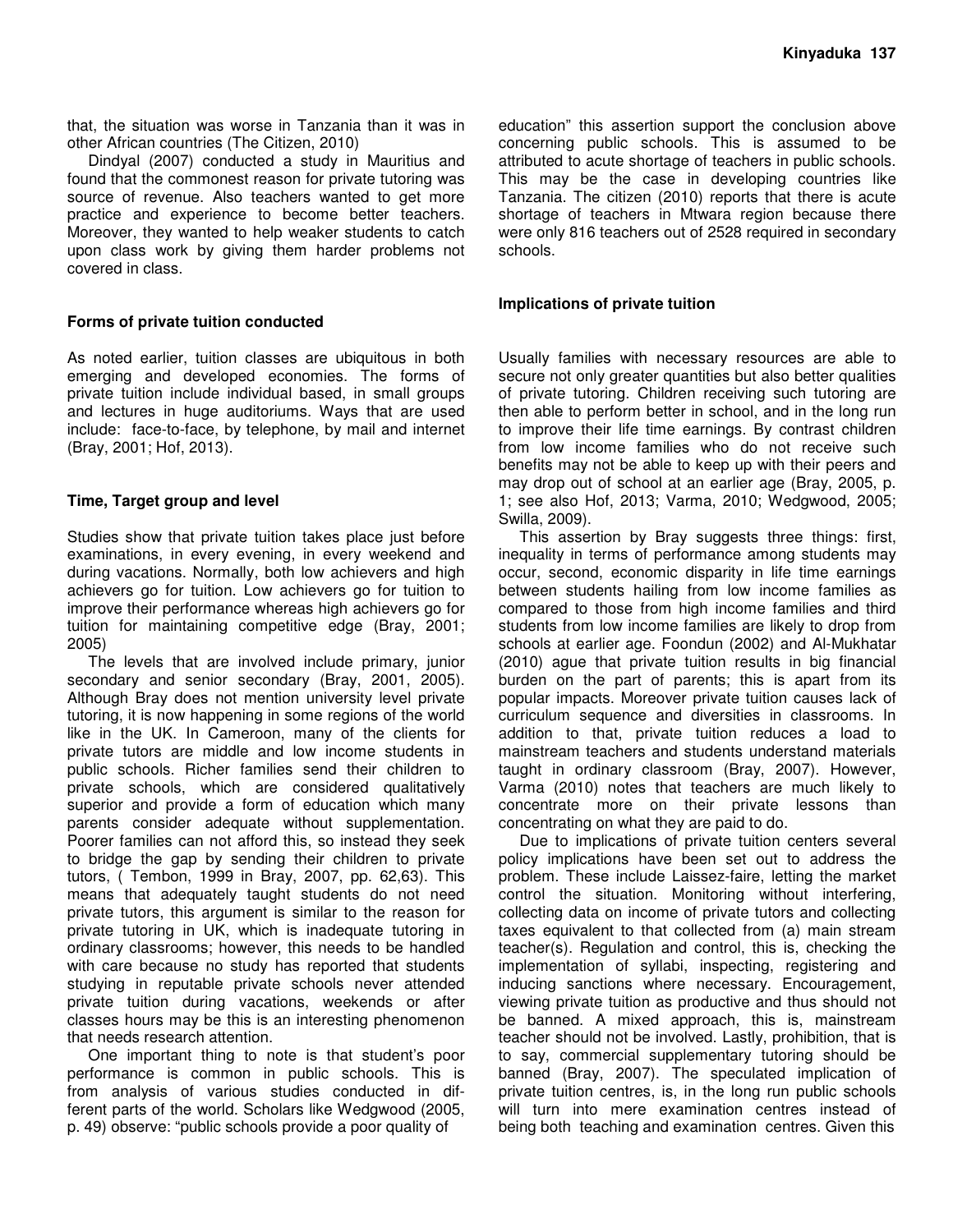

**Figure 1.** Private Tutoring conceptual framework

stance, policy makers need to draw their attention on the issue. Analysis of literature suggests that, among other things, public schools do not provide adequate education, thus resulting in students hunting for private tutoring. Therefore, it is the role of education planners and administrators to take on board the controversial situation.

Some students have reached a stage where they do not concentrate during mainstream teacher instruction/ class. As Dindyal (2007 p. 16) reports:

The shadow system has grown out of proportion and is now posing a challenge to the regular formal system of education. Students taking private tuition are neglecting school work and the value system is such that the work done by private tutors takes precedence over the work done by regular teachers in schools.

Despite the fact that, private tuition has numerous unpopular impacts in society, it has its brighter side. Some individuals who never enrolled at a certain level of education may join the private tuition classes and climb to the highest possible academic ladder. A similar view has been hinted by Teal (2008) when he observes: "…in the Southern Asian context …a number of individuals (particularly girls) never enroll in secondary schools, but still complete various levels of education 'privately'.

## **Perceptions of students and parents towards private tutoring**

There is very little information from studies that show the perceptions of students towards tuition centres in the world. However, very little has been said by Bray (2007) on perceptions of parents towards private tuition in Cambodia, where, although parents paid for tuition of their children they had negative attitude towards tuition conducted after classes in Cambodia. A student survey conducted by Dindyal (2007, p. 12) showed that the students favoured more their private tuition teachers than their mainstream teacher counterparts; also, class sizes and practice were reflected as major determinants of private tuition effectiveness, as part of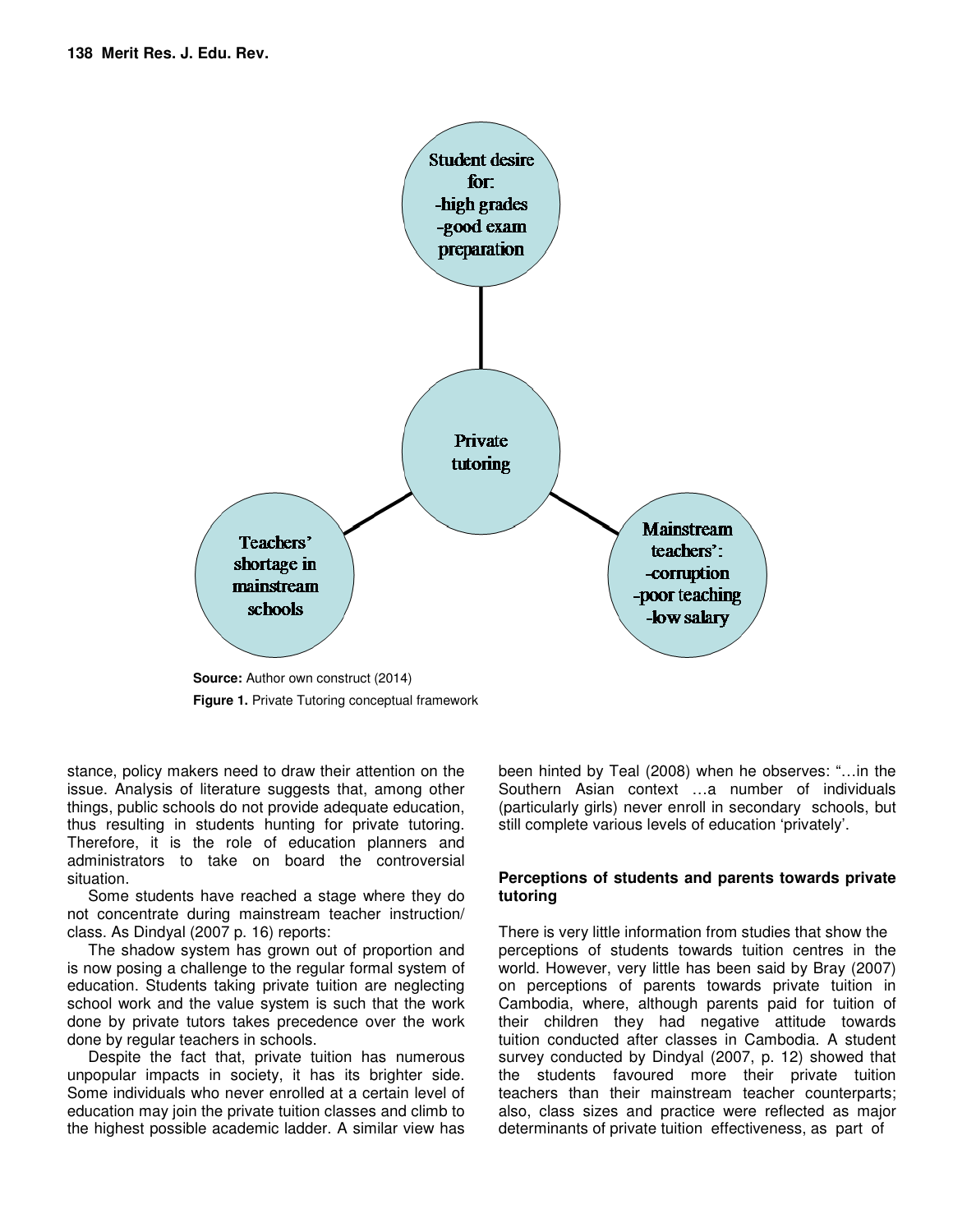the report reads:

On the whole students acknowledge the contribution of private tuition in their learning process. They claim that private tuition teachers are the ones they can choose unlike their classroom teacher. The students mention that their choice of private tutor is based on the recommendations of their parents or peers. The greatest advantage of having a private tutor is that they have somebody to discuss their difficulties on an individual basis and the opportunity to practice more problems. However, they acknowledge that this advantage ceases when the private tuition classes are big, at times as big as their normal classes, if not bigger. Most of the students noted that the whole syllabus is covered but emphasis is laid where the students encounter problems.

The student comment above informs us that the problem of ineffective teaching is partly linked to too big classes in the mainstream school system in most countries. This situation may result in little or non-existent of individualized help in schools.

#### **CONCLUSION**

Private tutoring is now becoming a common phenomenon all over the world. From the analysis made through surveying literature, private tutoring has come into existence because of a number of reasons. The reasons include students wanting to get higher grades, funding from government, qualification to join higher level of education, also, poor performance of the mainstream teachers, as a way to prepare for exams, as complementary to formal education, in addition to that, low salaries of teachers, corruption, shortage of teachers/qualified teachers in some subjects like Science and Mathematics and irresponsibility. That is still not well known concerning the reasons for private tutoring, is, some studies show that private schools provide adequate education such that students studying in those schools do not need extra-outside-school instruction. This suggests that inadequate instruction has its home in public schools. This takes us to another key idea that inadequate instruction is a root of the mushrooming private tutoring. Therefore, the challenge is on what to do to make our public schools/universities have adequate instruction? In the mean time, we need to conduct a comparative study to see to what extent both private and public schools students attend private tuition. Although, it is an irrefutable fact that most private schools students do better in their final examinations. And this may be the reason why high income families are increasingly taking their children to private schools. Also, it is speculated that private schools might be doing well because few students join them. This is because most parents cannot afford

the costs, thus enabling teachers in those schools handle the students better during teaching-learning process.

Therefore, it is recommend that in order to provide adequate education in public schools teachers should be paid well so that they do not initiated private tutoring to generate extra-income. Also, governments all over the world should make sure that the number of students per class is small enough for the teacher/lecturer to manage during instruction. School administrators and teachers should make sure that enough practice/drills are given to students in their respective schools and classes.

#### **REFERENCES**

- Al –Mukhtar (2010). *Private Tutors Make Money as Final Examinations Near*. Accessed on 09/08/2010, from http://arabnews.com at Oxford International Conference on Education and Development 'Learning and Livelihood', Hong Kong, China
- Bakari A (2010, August 12). Mtwara faces shortage of 1,712 teachers. *The Citizen*, p.7
- based on survey of schools in zanzibar: SACMEQ Policy Research Report No. 4. Paris: IIEP-UNESCO. In Bray M. (2007). *The shadow Education System: Private Tutoring and Its implication for planners* 2<sup>nd</sup> Ed. Paris
- Bethell G, Harutyunyan K (2008). Profiles of Education Assessments **Systems**
- Bray M (1997). The private costs of public schooling: household and community financing of primary education in cambodia (mechanisms and strategies of educational finance series). Paris: IIEP-UNESCO; UNICEF
- Bray M (2001). Out of school Supplementary Tutoring: *Child education*, Vol. 77
- Bray M (2005, September). Private Supplementary Tutoring: Comparative Perspectives on Patterns and Implications. Presented
- Bray M (2007). *The shadow Education System: Private Tutoring and Its implication for planners* 2<sup>nd</sup> Ed. Paris: International institute for educational planning
- Dindiyal J (2007, May). Private Tutoring in Mathematics: The Mauritian Experience. Paper presented at a conference of Proceedings of the Redesigning Pedagogy: Culture, Knowledge and Understanding. Singapore.
- Foondun AR (2002). Issue of Private Tuition: An Analysis of the Practice in Mauritius and Selected South-East Asian Countries. *International review of Education*, Vol. 48, issue No. 6, pp. 485-15
- Hof S (2013). Does private Tutoring Work? The Effectiveness of Private Tutoring: A nonparametric Bounds Analysis. Retrieved from: http://www.iwaee.org/papers%20sito%202013/Hof.pdf
- Nassor S, Mohammed KA (1998). The quality of education some policy suggestions
- Obunga VOO (2009). Society. *Arusha Times* Issue 00590
- Swilla IN (2009). Language of Instruction in Tanzania: Contradictions between Ideology, Policy and Implementation. *African Studies Monographs*, 30 (9)
- Tang G, Zhan X (2010). An Analysis of Overweight Higher Education Cost in Impoverished Country side Families, *Asian Social Science*, Vol. 6, Issue No. 2
- Teal F (2008). *The Ghana and Tanzania Urban Household Panel Survey*: 2004-2006, CSAE
- Tembon M (1999). Personal communication with the author. In Bray, M. (2007). *The shadow Education System: Private Tutoring and Its implication for planners* 2<sup>nd</sup> Ed. Paris
- The Citizen (2010). Silent corruption cause huge losses, Issue No. 1706, Dar-es-Salaam
- The Sunday Times (2009, June). Undergraduate hire private tutors, UK